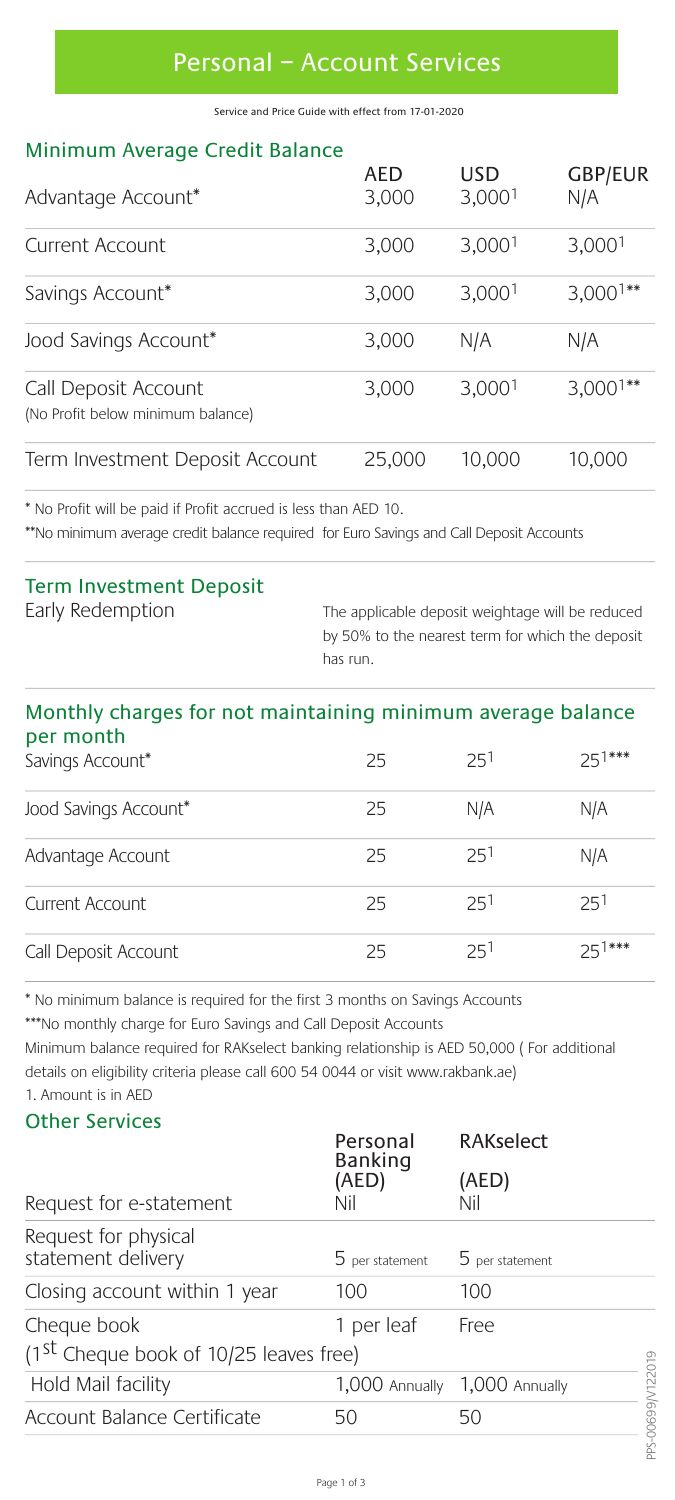Service and Price Guide with effect from 17-01-2020

### Other Services (contd.)

| Other Services (conta.)                                                                                                                                  | Personal                       | <b>RAKselect</b>           |
|----------------------------------------------------------------------------------------------------------------------------------------------------------|--------------------------------|----------------------------|
|                                                                                                                                                          | Banking                        |                            |
| Liability Certificate                                                                                                                                    | (AED)                          | (AED)                      |
| For banking customers                                                                                                                                    | 60                             | 60                         |
| For non banking customers                                                                                                                                | 100                            | N/A                        |
| No Liability Certificate                                                                                                                                 | 60                             | 60                         |
| Audit Confirmation Report                                                                                                                                | 100                            | 100                        |
| Financial / Reference /<br>Letter for Real Estate                                                                                                        | 100                            | 100                        |
| Duplicate Statement<br>Previous cycle Statement<br>Prior to previous cycle                                                                               | 25 per cycle<br>25** per cycle | Free<br>25** per cycle     |
| Copies of Cheques<br>Up to 3 months old (per item)<br>Over 3-12 months old (per item)<br>Over 1 year old (per item)                                      | 10<br>10<br>20                 | 10<br>10<br>20             |
| Copies of letters / other documents / investigations<br>Up to $3$ months old (per item)<br>Over 3-12 months old (per item)<br>Over 1 year old (per item) | 50<br>100<br>250               | Free<br>Free<br>Free       |
| Post dated cheques held<br>for collection (per item)                                                                                                     | 25                             | Free                       |
| Withdrawal / Delayed presentation<br>of post dated cheques held<br>for collection (per item)                                                             | 50                             | 50                         |
| Dormant Account Charges ** Nil Nil<br>** An account is termed dormant if there is no transaction over 1 year.                                            |                                | Nil                        |
| Online banking charges<br>Retail login                                                                                                                   | Free                           | Free                       |
| <b>Standing Orders</b><br>Set up<br>Cancellation of Standing Order<br>Minor's account by debit of<br>quardian's account<br>Amendment                     | 50<br>Free<br>Free<br>Free     | 50<br>Free<br>Free<br>Free |
| <b>Balance Orders</b><br>Set up<br>Cancellation of Balance Orders                                                                                        | 25<br>25                       | 25<br>25                   |
| Minor's account by debit of<br>quardian's account<br>Amendment                                                                                           | Free<br>15                     | Free<br>Free               |
| Charges for failure of Standing<br>Orders due to lack of funds                                                                                           | 25                             | 25                         |
| Charge towards approved<br>charity payment                                                                                                               | Free                           | Free                       |
| Release Letter                                                                                                                                           | 50                             | 50                         |
| Utility Bill payment at branch                                                                                                                           | 10                             | 10                         |
| Teller Services (6 free per month)                                                                                                                       | 10                             | 10                         |
|                                                                                                                                                          |                                |                            |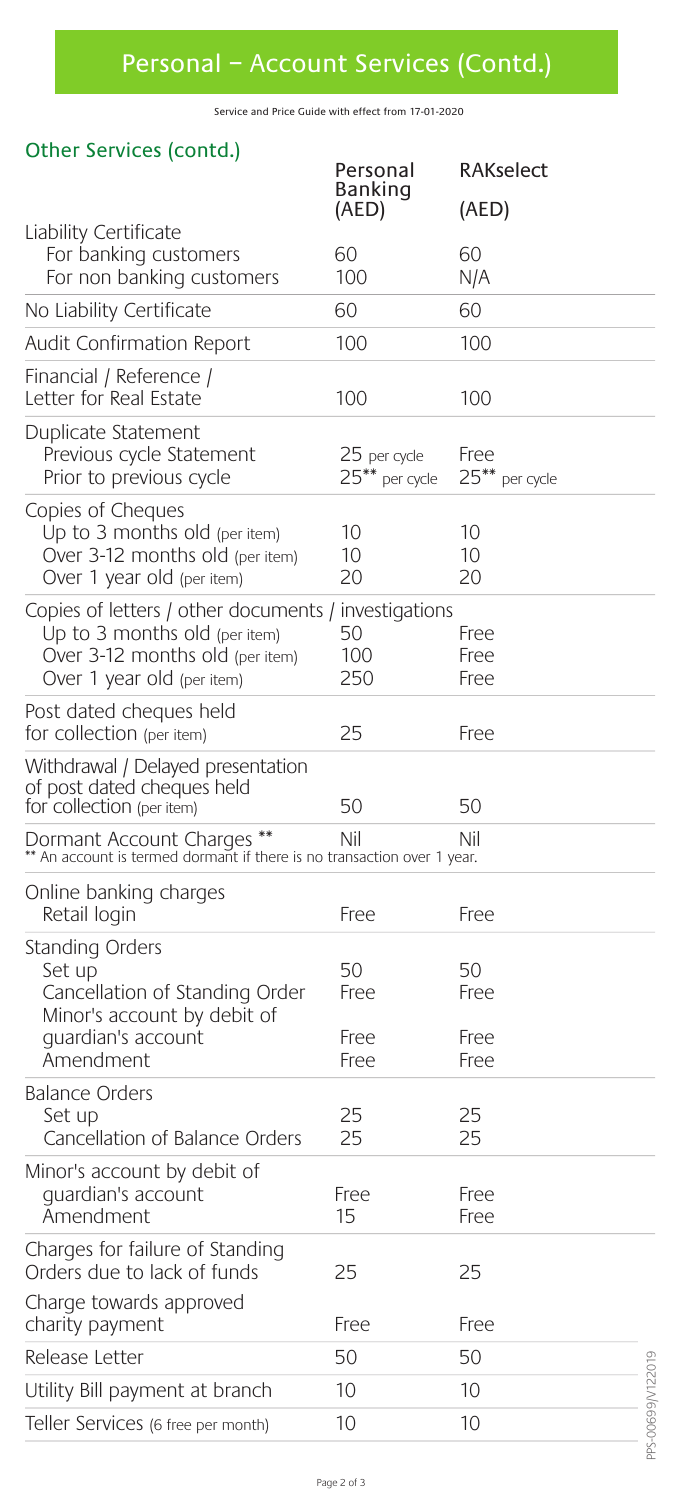Service and Price Guide with effect from 17-01-2020

### Other Services (contd.)

|                                         | Personal<br>Banking | <b>RAKselect</b> |  |
|-----------------------------------------|---------------------|------------------|--|
|                                         | (AED)               | (AED)            |  |
| <b>Direct Debit instruction Charges</b> |                     |                  |  |
| Registration of Direct Debit            | 25                  | 25               |  |
| Charges for failure of Direct Debit     |                     |                  |  |
| Authority due to lack of                |                     |                  |  |
| funds (Paying bank)                     | 25                  | 25               |  |
| Stop payment of Direct Debit            |                     |                  |  |
| Authority Finance, Credit Cards and     |                     |                  |  |
| Other lending products*                 | Nil                 | Nil              |  |
| Other cancellations                     | Nil                 | Nil              |  |
|                                         |                     |                  |  |

\*Note: This cannot be cancelled without the Originator Bank's confirmation

| ICCS Clearing, Special Clearing & Cheque Collection - AED<br>Cheques presented through                                    |      |      |  |
|---------------------------------------------------------------------------------------------------------------------------|------|------|--|
| <b>ICCS Clearing</b>                                                                                                      | Free | Free |  |
| Special Clearing Outward<br>(Paid or Unpaid)                                                                              | 205  | 205  |  |
| Special Clearing Inward<br>(Paid or Unpaid)                                                                               | Free | Free |  |
| Collection Cheques Outward<br>(Paid or Unpaid)                                                                            | Free | Free |  |
| Collection Cheques Inward<br>(Paid or Unpaid)                                                                             | Free | Free |  |
| Stop payment of a cheque*<br>*If cheques are stopped from different sets or series the charges will be applicable per set | 50   | 50   |  |
| <b>Cheque Returned</b><br>Deposited into your account*                                                                    | Free | Free |  |
| Drawn on your account<br>$B = -1$ , $B = -1$ , $B = 1$ , $A = 1$ , $A = -1$ , $A = -1$                                    | 100  | 100  |  |

(lack of available balance) \* All charges levied by Central Bank with regard to Cheque returns will be debited to customer's account, to a maximum of AED 1,000 as per Central Bank Tariff of Charges.

**Note:** For Service Charges pertaining to Business Accounts, kindly refer to the Business - Account Services Price guide.

In line with the UAE's Value Added Tax (VAT) implementation from 1<sup>st</sup> January 2018,<br>VAT at the rate of 5% will be levied on RAKBANK's fees and charges specified herein,<br>wherever applicable and as per UAE law.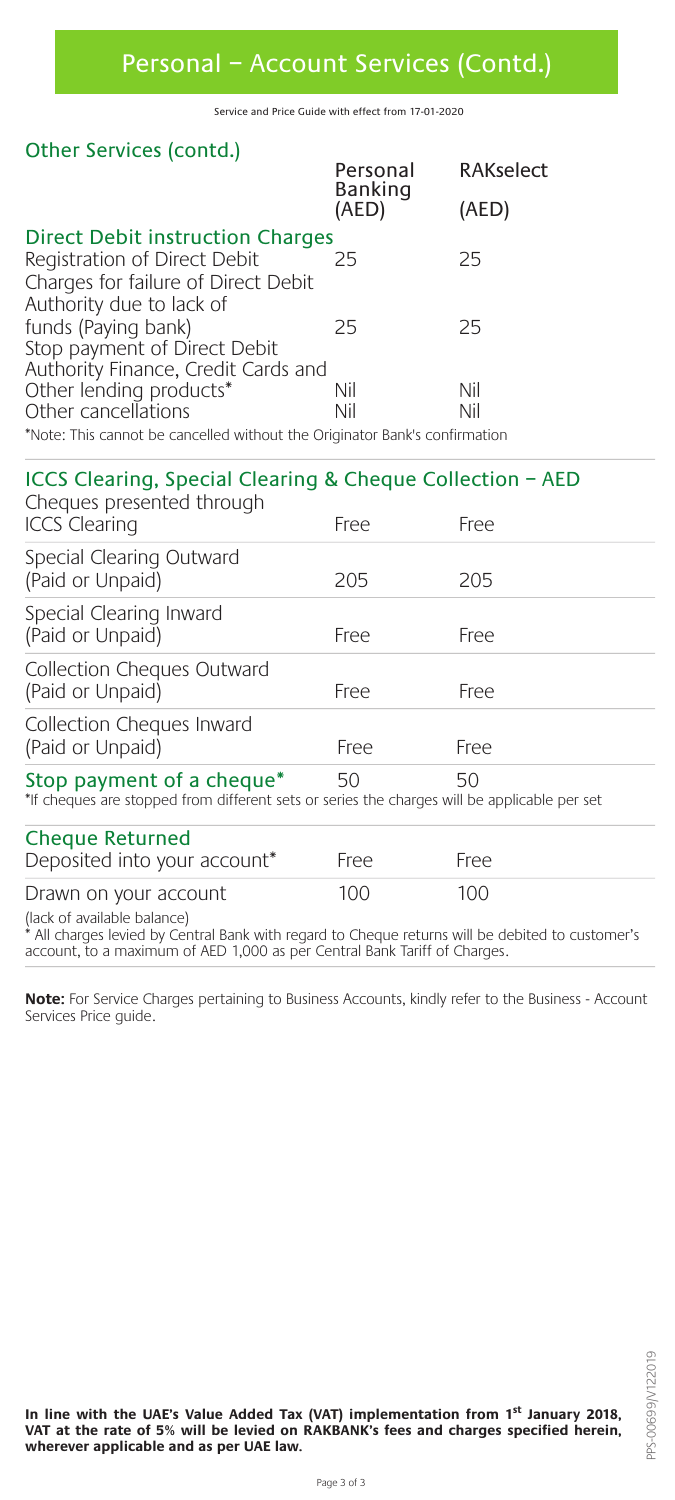# Personal - Remittances

Service and Price Guide with effect from 17-01-2020

|                                                                                                                                                                                                                                                                                                                                                                                                                     | Personal<br>Banking                                         | <b>RAKselect</b>             |  |
|---------------------------------------------------------------------------------------------------------------------------------------------------------------------------------------------------------------------------------------------------------------------------------------------------------------------------------------------------------------------------------------------------------------------|-------------------------------------------------------------|------------------------------|--|
|                                                                                                                                                                                                                                                                                                                                                                                                                     | (AED)                                                       | (AED)                        |  |
| Drafts / Manager's Cheques<br>Account Holders                                                                                                                                                                                                                                                                                                                                                                       | 75                                                          | 50                           |  |
| Cancellation fee<br>* Plus SWIFT/Telex and other bank charges.                                                                                                                                                                                                                                                                                                                                                      | $75*$                                                       | $75*$                        |  |
| <b>Foreign Currency Cheques</b><br>Cheques purchased                                                                                                                                                                                                                                                                                                                                                                |                                                             | 0.125% (Min. 100, Max. 1000) |  |
| Cheques purchased returned unpaid<br>* Plus correspondent bank and courier charges, if any.                                                                                                                                                                                                                                                                                                                         | $100*$                                                      | $100*$                       |  |
| Cheques for collection<br>payable within UAE                                                                                                                                                                                                                                                                                                                                                                        | 25                                                          | 25                           |  |
| Cheques for collection<br>payable overseas/payable by us<br>* Plus correspondent bank and courier charges, if any.<br>For any USD collection cheque, the correspondent bank charges are approximately USD 200/-                                                                                                                                                                                                     | 0.125%<br>(Min. 100, Max. 1000)*                            |                              |  |
| Cheques for collection<br>returned unpaid<br>* Plus correspondent bank and courier charges, if any.                                                                                                                                                                                                                                                                                                                 | $100*$                                                      | $100*$                       |  |
| Remittance Swift copy charges                                                                                                                                                                                                                                                                                                                                                                                       | 15                                                          | 15                           |  |
| <b>Electronic Fund Transfers - Inward</b><br>Dirham Payments within UAE<br>In USD paid in USD*<br>In foreign currency paid in AED*<br>In foreign currency paid<br>in foreign currency*<br>* Free for inward EFT representing Salary / EOSB / Pension / Allowances.                                                                                                                                                  | AED 1<br>USD <sub>5</sub><br><b>AED 20</b><br><b>AED 20</b> | Free<br>Free<br>Free<br>Free |  |
| <b>Electronic Fund Transfers - Outward</b><br><b>Through Digital Banking</b><br>Dirham Payments within UAE                                                                                                                                                                                                                                                                                                          | 1*                                                          | 1*                           |  |
| <b>Through Branches</b><br>Dirham Payments within UAE                                                                                                                                                                                                                                                                                                                                                               | $5^*$                                                       | $5^*$                        |  |
| Dirham Payments Outside UAE and<br>Foreign currency payments within/<br>OUtside UAE (Through Digital Banking)                                                                                                                                                                                                                                                                                                       | $30**$                                                      | $30**$                       |  |
| Dirham Payments Outside UAE and Foreign<br>currency payments within/outside<br>UAE via Swift (Through Branches)                                                                                                                                                                                                                                                                                                     | $75***$                                                     | $75***$                      |  |
| PPS-00948/V122019<br>* Plus additional charge of AED 1/- for outward EFT within UAE (Including Standing Instructions),<br>other than Salary/EOSB/Pension/Allowances where all charges are remitters account.<br>** Plus beneficiary bank charges, if any (including Standing instructions). Additional charges will apply<br>where payment is to be sent with charges on remitter depending on the country/currency |                                                             |                              |  |

\*\* Plus beneficiary bank charges, if any (including Standing instructions). Additional charges will apply where payment is to be sent with charges on remitter depending on the country/currency of payment.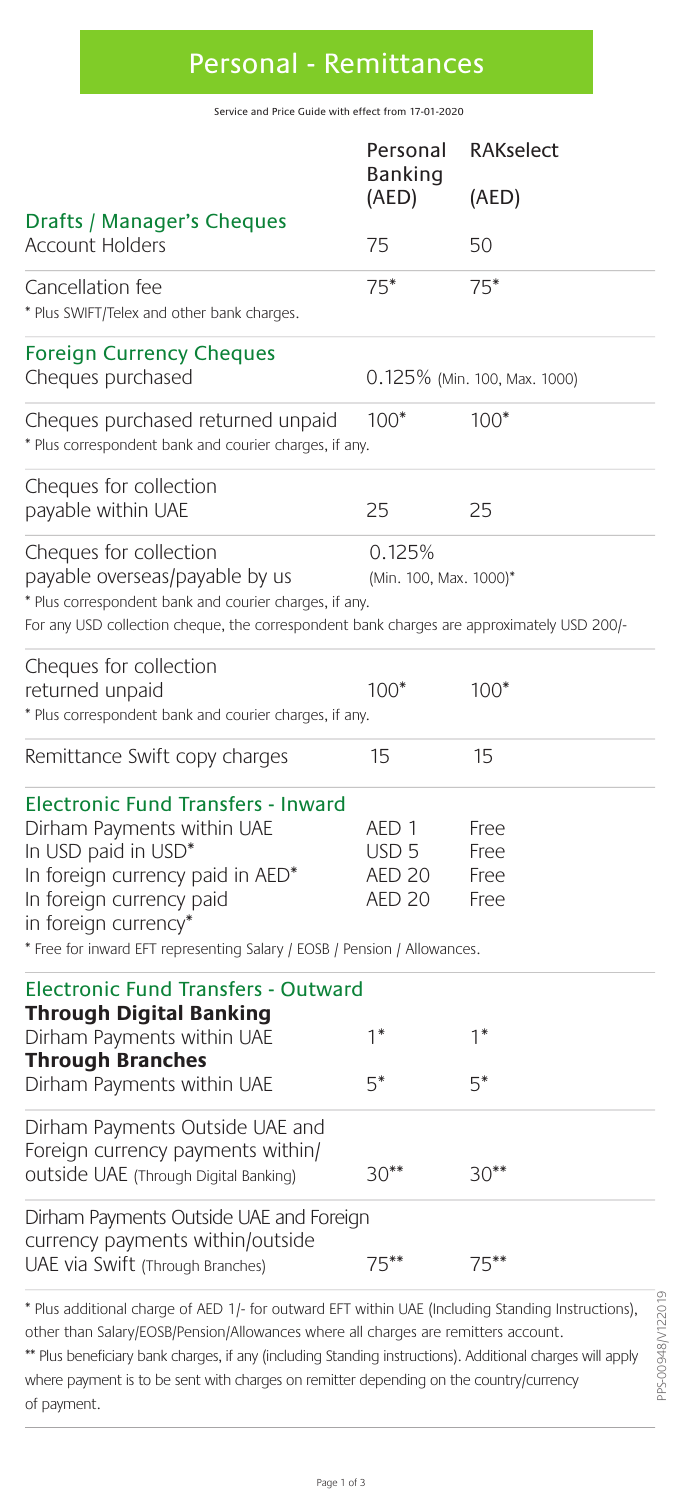Personal - Remittances (Contd.)

Service and Price Guide with effect from 17-01-2020

|                                                                                                                          | Personal<br>Banking                                        |                                                                   | <b>RAKselect</b> |
|--------------------------------------------------------------------------------------------------------------------------|------------------------------------------------------------|-------------------------------------------------------------------|------------------|
|                                                                                                                          | (AED)                                                      | (AED)                                                             |                  |
| INR Transfers to India via RAKMoneyTransfer<br>(Through Digital Banking/Branches)                                        |                                                            |                                                                   |                  |
| Transfers from AED 0 - 500<br>Transfers from AED 500.01 - 1000<br>Transfers from AED 1000.01 & above                     | AED <sub>5</sub><br>AED 10<br><b>AED 15</b>                | AED <sub>5</sub><br>AED 10<br><b>AED 15</b>                       |                  |
| PHP Transfers to Philippines via RAKMoneyTransfer<br>(Through Digital Banking/Branches)                                  |                                                            |                                                                   |                  |
| Cash Transfer-Flat rate per transaction AED 20                                                                           |                                                            | AED <sub>20</sub>                                                 |                  |
| NPR Transfers to Nepal via RAKMoneyTransfer<br>(Through Digital Banking/Branches)                                        |                                                            |                                                                   |                  |
| Transfers from AED $0 - 1000$<br>Transfers from AED 1000.01 & above                                                      | <b>AED 15</b><br><b>AED 20</b>                             | <b>AED 15</b><br><b>AED 20</b>                                    |                  |
| LKR* Transfers to Sri Lanka via RAKMoneyTransfer<br>(Through Digital Banking/Branches)                                   |                                                            |                                                                   |                  |
| <b>Account Transfer</b><br>0 - AED 1000                                                                                  | <b>AED 15</b>                                              | <b>AED 15</b>                                                     |                  |
| AED 1000.01 - 125,000<br>AED 125,000.01 & above                                                                          | AED 20<br>AED 30                                           | <b>AED 20</b><br>AED 30                                           |                  |
| Cash Transfer<br>Up to AED 1000<br>Above AED 1000<br>*Service Charge with effect from 21 March 2017                      | <b>AED 15</b><br><b>AED 20</b>                             | <b>AED 15</b><br>AED <sub>20</sub>                                |                  |
| (Additional charges may apply for cancelation/stop payment/recall/reject/return)                                         |                                                            |                                                                   |                  |
| PKR Transfers to Pakistan via RAKMoneyTransfer<br>(Through Digital Banking/Branches)                                     |                                                            |                                                                   |                  |
| <b>Account and Cash Transfer</b><br>Through Bank Alfalah                                                                 | Free                                                       | Free                                                              |                  |
| EUR Transfers to EU via RAKMoneyTransfer<br>(Through Branches / Digital Banking)                                         |                                                            |                                                                   |                  |
| <b>Account Transfer</b><br>0 - EUR 1,999.99<br>EUR 2,000 - 24,999.99<br>EUR 25,000 - 49,999.99<br>EUR 50,000 - 99,999.99 | <b>AED 25</b><br><b>AED 35</b><br>AED 55<br><b>AED 100</b> | <b>AED 25</b><br><b>AED 35</b><br><b>AED 55</b><br><b>AED 100</b> |                  |
| EUR 100,000 & above                                                                                                      | <b>AED 120</b>                                             | PPS-00948/V122019<br><b>AED 120</b>                               |                  |
|                                                                                                                          |                                                            |                                                                   |                  |